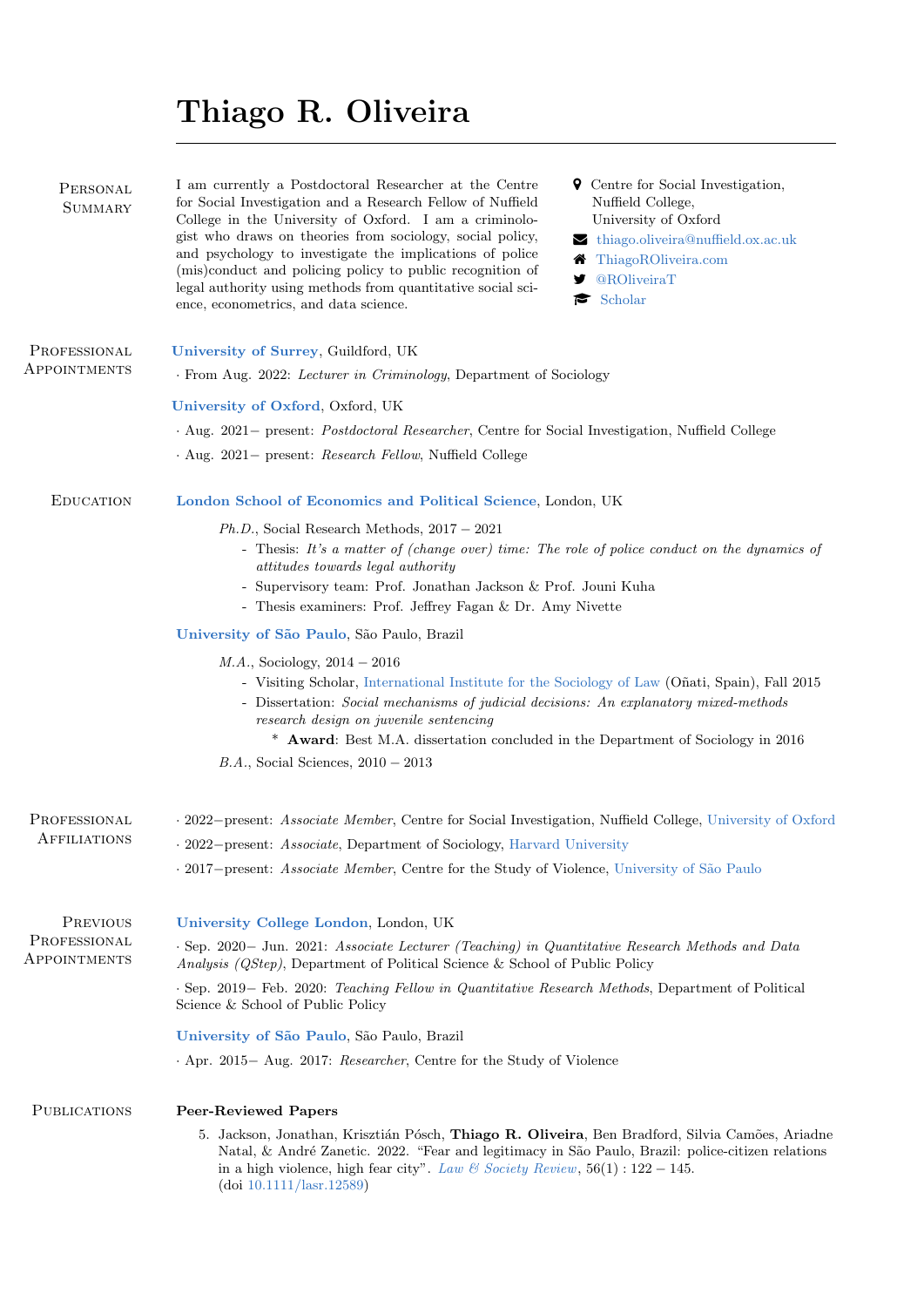- 4. Oliveira, Thiago R. & Jonathan Jackson. 2021. "Legitimacy, trust and legal cynicism: A review of concepts". [Tempo Social](https://www.scielo.br/j/ts/a/bFsqvFF3DmrTzJKx3VFkgKN/abstract/?lang=en), 33(3) : 113 − 145. (doi [10.11606/0103-2070.ts.2021.191381\)](https://doi.org/10.11606/0103-2070.ts.2021.191381).
- 3. Oliveira, Thiago R., Jonathan Jackson, Kristina Murphy, & Ben Bradford. 2021. "Are trustworthiness and legitimacy 'hard to win, easy to lose'? A longitudinal test of the asymmetry thesis of police-citizen contact", [Journal of Quantitative Criminology](https://link.springer.com/article/10.1007/s10940-020-09478-2), 37 : 1003 − 1045. (doi [10.1007/s10940-020-09478-2\)](https://doi.org/10.1007/s10940-020-09478-2)
- 2. Jackson, Jonathan, Ian Bruton-Smith, Ben Bradford, Thiago R. Oliveira, Krisztián Pósch, & Patrick Sturgis. 2021. "Police legitimacy and the norm to cooperate: using a mixed effects location scale model to estimate the strength of social norms at a small spatial scale", [Journal of](https://link.springer.com/article/10.1007%2Fs10940-020-09467-5) [Quantitative Criminology](https://link.springer.com/article/10.1007%2Fs10940-020-09467-5), 37 : 547 − 572. (doi [10.1007/s10940-020-09467-5\)](https://doi.org/10.1007/s10940-020-09467-5)
- 1. Oliveira, Thiago R. 2019. "Juvenile Sentencing: A Mixed-Methods Approach", [Brazilian](https://www.scielo.br/j/bpsr/a/sHHTkc5pzVzgCYQLWDJ9kzH/?lang=en) [Political Science Review](https://www.scielo.br/j/bpsr/a/sHHTkc5pzVzgCYQLWDJ9kzH/?lang=en), 13(1). (doi [10.1590/1981-3821201900010006\)](http://dx.doi.org/10.1590/1981-3821201900010006)

## Working Papers

- · Oliveira, Thiago R. "Aggressive policing and undermined legitimacy: Assessing the impact of police stops at gunpoint on perceptions of police in S˜ao Paulo, Brazil". Preprint available at SocArXiv [\(https://osf.io/preprints/socarxiv/v58je/\)](https://osf.io/preprints/socarxiv/v58je/). Conditionally accepted, Journal of Experimental Criminology.
- · Suss, Joel & Thiago R. Oliveira. "Economic inequality and the spatial distribution of stop and search: Evidence from London". Asked to revise and resubmit, British Journal of Criminology.
- Oliveira, Thiago R., Marcos César Alvarez, & Bruna Gisi, "From an offender-based to an offense-based justice: Changes in sentencing patterns in the Brazilian juvenile justice system from 1990 to 2006".

Asked to revise and resubmit, Crime, Law and Social Change.

- · Oliveira, Thiago R. "Violence and coercive policing: Dynamics and consequences of the overpolicing-underpolicing paradox in Brazil's largest city". Preprint available at SocArXiv [\(https://osf.io/preprints/socarxiv/89jkv\)](https://osf.io/preprints/socarxiv/89jkv). Under review, Criminology.
- · Oliveira, Thiago R., Jonathan Jackson, Debora Piccirillo, Renan Theodoro de Oliveira, & Rick Trinkner. "Socialization through violence: Exposure to neighborhood and police violence and the developmental trajectories of legal legitimacy beliefs among adolescents in S˜ao Paulo". Preprint available at SocArXiv [\(https://osf.io/preprints/socarxiv/v3h97\)](https://osf.io/preprints/socarxiv/v3h97).

#### Peer-Reviewed Papers in Portuguese

- 6. Theodoro de Oliveira, Renan, Debora Piccirillo, Aline Gomes, & Thiago R. Oliveira. Forthcoming, 2022. 'Violência como fator socializador na construção da legitimidade da polícia: um estudo com adolescentes de São Paulo, Brasil'. Análise Social. ['Violence as a socialising factor shaping police legitimacy: a study with adolescents in S˜ao Paulo, Brazil']
- 5. Oliveira, Thiago R., André Zanetic, & Ariadne Natal. 2020. "Preditores e impactos da legitimidade policial: testando a teoria da justeza procedimental em São Paulo", [Dados](https://www.scielo.br/j/dados/a/kyK3d9htJj78DZvqF8xGv8K/?lang=pt), 63(1). (doi [10.1590/001152582020197\)](http://dx.doi.org/10.1590/001152582020197).

['Predictors and impacts of police legitimacy: testing the procedural justice theory in São Paulo']

4. Oliveira, Thiago R. André R. Oliveira, Sergio & Adorno, S. 2019. "Legitimidade policial: um modelo de mensuração", Revista Brasileira de Ciências Sociais, 34, 100. (doi [10.1590/3410007/2019\)](http://dx.doi.org/10.1590/3410007/2019).

['Police legitimacy: a measurement model']

3. Oliveira, Thiago R. 2017. "Mecanismos sociais de decisões judiciais: um desenho misto explicativo sobre a aplicação da medida socioeducativa de internação", [Revista Brasileira de](https://rbs.sbsociologia.com.br/index.php/rbs/article/view/281) [Sociologia](https://rbs.sbsociologia.com.br/index.php/rbs/article/view/281), 5(10), pp. 58-88. (doi [10.20336/rbs.205\)](http://dx.doi.org/10.20336/rbs.205).

['Social mechanisms of judicial decisions: an explanatory mixed-methods research design on juvenile sentencing']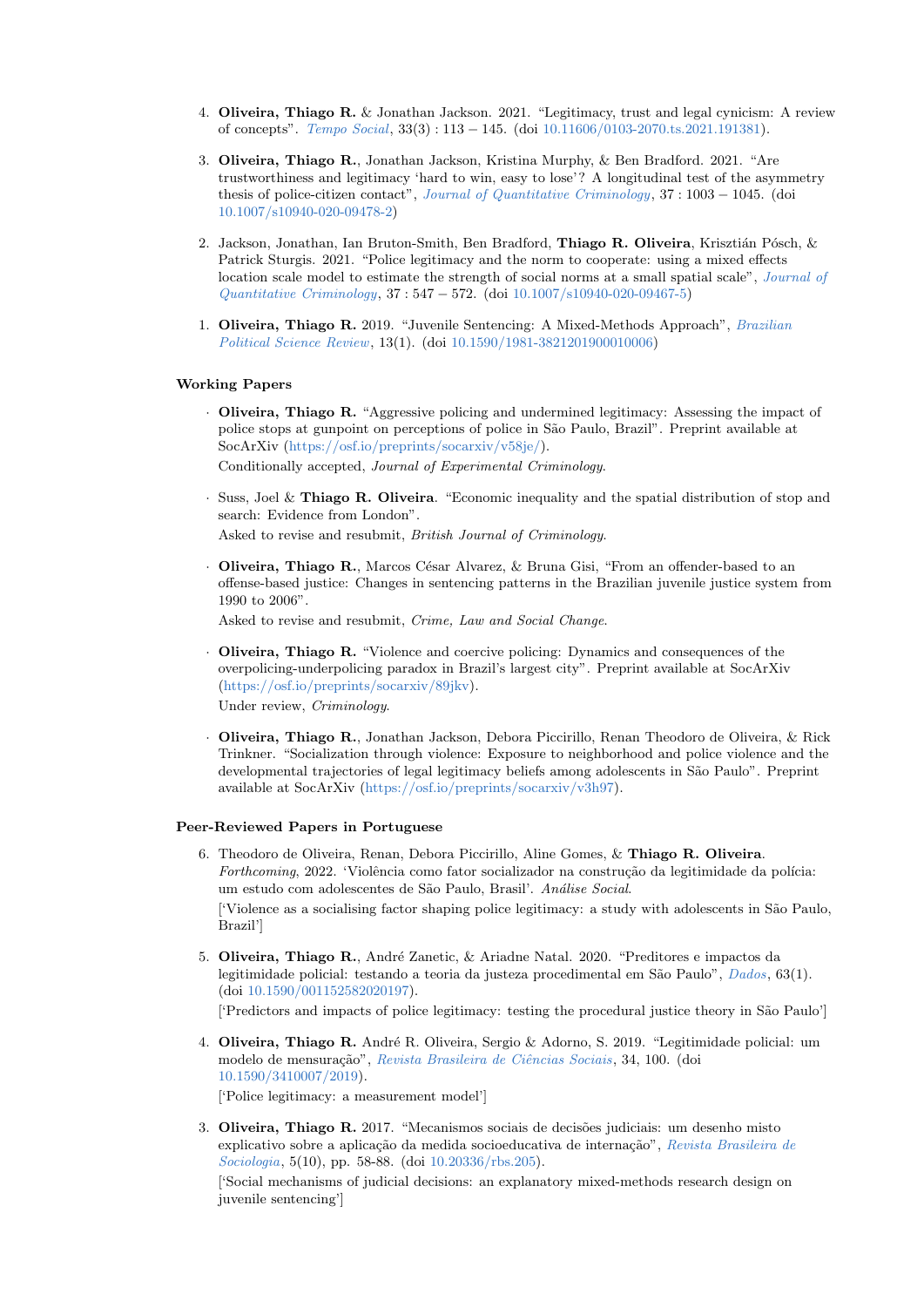- 2. Oliveira, Thiago R. 2017. "Oitivas cerimoniais: relatos descritivos do sistema de justiça juvenil em São Paulo", Confluências, 18(3), pp. 65-91. (doi 10.22409/confluências.v18i3.476). ['Ceremonial hearings: descriptive reports of the juvenile justice system in São Paulo']
- 1. Zanetic, André, Bruno Paes Manso, Ariadne Natal, & Thiago R. Oliveira. 2016. "Legitimidade da polícia: segurança pública para além da dissuasão", Civitas - Revista de Ciências Sociais, 16(4), pp. 148-173. (doi [10.15448/1984-7289.2016.4.24183\)](http://dx.doi.org/10.15448/1984-7289.2016.4.24183). ['Police legitimacy: criminal policy beyond deterrence']

### SELECTED Guest lectures

· "O que é e como promover legitimidade? Justiça procedimental e o papel da polícia na construção de crenças públicas na legitimidade das leis." Curso NEV CAES 2022, lecture to Brazilian police officers, June 2022.

['What is and how to promote police legitimacy? Procedural justice and the role of the police in shaping public beliefs about the legitimacy of the law']

- · "A legitimacy crisis among ethnic minorities? Understanding the 'defund the police' movement." Postgraduate module: [Criminal Justice Systems](https://catalogue.surrey.ac.uk/2022-3/module/SOCM008/SEMR2/2R), Department of Sociology, University of Surrey, March 2022.
- · "Police violence and police legitimacy: A legitimacy crisis among ethnic minorities?" Postgraduate module: [Police Violence and Racial Oppression](https://www.ox.ac.uk/sites/files/oxford/media_wysiwyg/MSc_in_Sociology_2022-23entry_14Oct2021.pdf), Department of Sociology, University of Oxford, February 2022.
- · "Police-citizen contact and public attitudes towards legal authority: a longitudinal test of procedural justice policing." Postgraduate module: Public Policy Analysis, University of Minho, Portugal, May 2019.

### Invited talks

- · "Dynamics of the overpolicing-underpolicing paradox in S˜ao Paulo." Latin American Centre, University of Oxford, March 2022.
- · "Police use of force and legal cynicism: Preliminary findings from the Project on Human Development in Chicago Neighborhoods" (with David S. Kirk). London Policing Seminar Series, University College London, December 2021.
- · "Violence and coercive policing: Dynamics and consequences of the overpolicing-underpolicing paradox in Brazil's largest city." London Policing Seminar Series, University College London, October 2021.
- · "Violence and coercive policing: Dynamics and consequences of the overpolicing-underpolicing paradox in Brazil's largest city." Seminário NIED-CERES, UERJ/UFRJ, Brazil, September 2021.
- · "Social conservatism and legitimacy: predicting public support for police violence in São Paulo." Workshop Trust in Justice, University of Minho, Portugal, September 2017.
- · "Profiling mechanisms in the Brazilian juvenile justice system." Violence, media, and youth, SESC, Brazil, June 2017

## Scientific meetings

| · ASC                | $-2019, 2020 (cancelled), 2022 (planned)$ |
|----------------------|-------------------------------------------|
| · Eurocrim           | $\cdot$ 2017, 2019, 2022 (planned)        |
| · ISA                | $\cdot$ 2018                              |
| $\cdot$ SBS (Brazil) | $\cdot$ 2015, 2017                        |
| · ANPOCS (Brazil)    | $-2013, 2014, 2015, 2016$                 |

## AWARDS LSE Class Teacher Award

2018/2019 - LSE Class Teacher Award nominated by the Department of Methodology

#### Departmental Award: Best Dissertation

2017 - Best M.A. dissertation concluded in 2016 in the Department of Sociology, University of S˜ao Paulo

#### Conference Award: Top 3 paper

2016 - VI Political Science Graduate Seminar, University of São Paulo

## **PRESENTATIONS**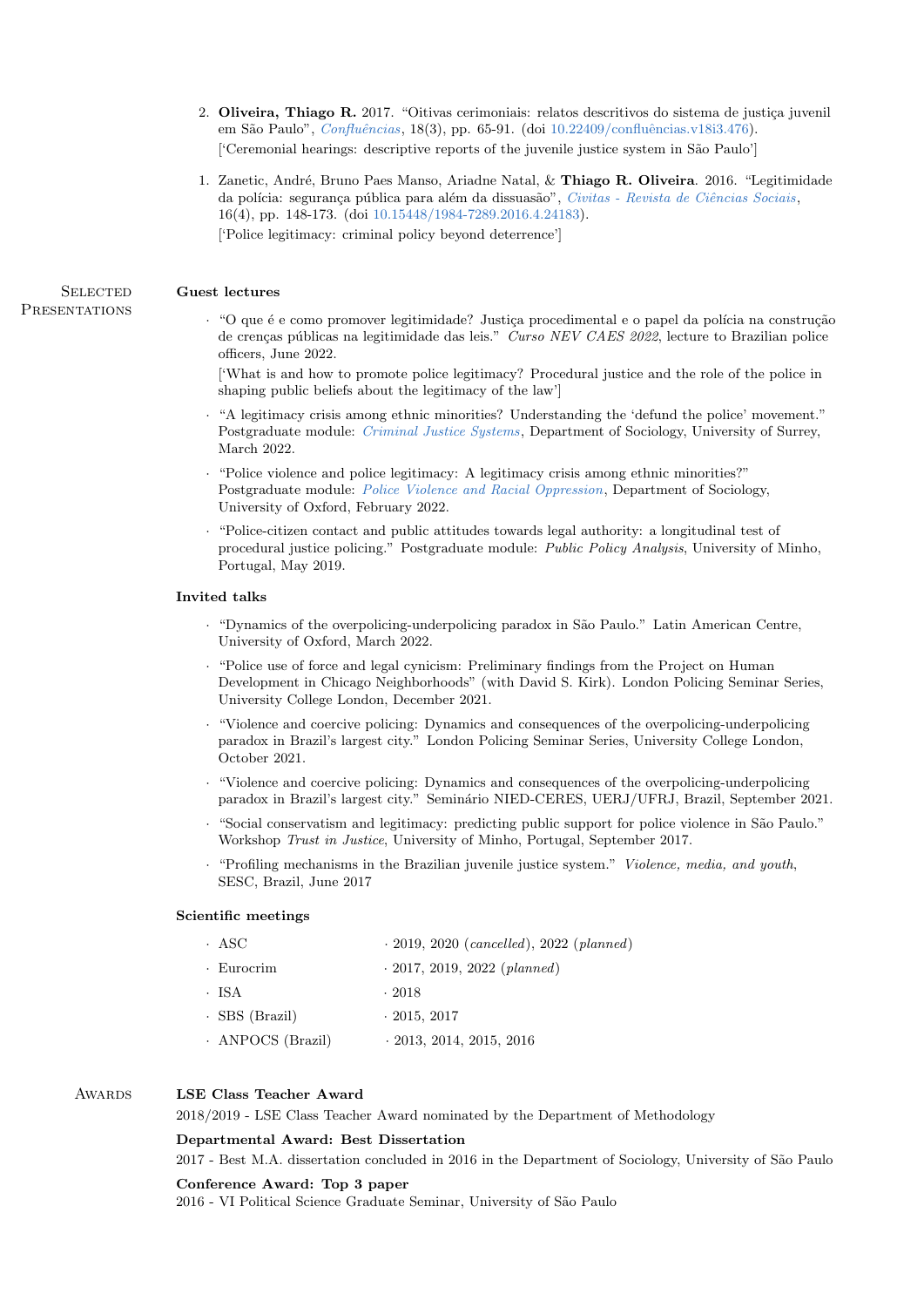| GRANTS AND<br><b>SCHOLARSHIPS</b>    | <b>Travel Fund</b><br>LSE Postgraduate Travel Fund, LSE $-$ 2018, 2019: GBP 2,000.00                                                                                                                                      |                                                                                                     |  |
|--------------------------------------|---------------------------------------------------------------------------------------------------------------------------------------------------------------------------------------------------------------------------|-----------------------------------------------------------------------------------------------------|--|
|                                      | PhD scholarship<br>LSE PhD Studentship, LSE $-$ 2017-2021: GBP 140,000.00                                                                                                                                                 |                                                                                                     |  |
|                                      | M.A. scholarship<br>Bolsa de mestrado, National Council for Scientific and Technological Development (CNPq) – 2014-2016:<br>BRL 36,000.00                                                                                 |                                                                                                     |  |
|                                      | <b>Residence Grant</b><br><i>Residence Grant</i> , International Institute for the Sociology of Law (IISL) – Nov-Dec 2015                                                                                                 |                                                                                                     |  |
|                                      | <b>Research Trainee</b> (Research fellowship for undergraduate students)<br>Iniciação Científica, The São Paulo Research Foundation (FAPESP) – Jan-Dec 2013: BRL 7,000.00                                                 |                                                                                                     |  |
| <b>TEACHING</b><br><b>EXPERIENCE</b> | $50th$ GESIS Spring Seminar                                                                                                                                                                                               |                                                                                                     |  |
|                                      | Causal Inference in Observational Studies<br>Co-lecturer: 2021<br>$MSc/PhD$ level                                                                                                                                         |                                                                                                     |  |
|                                      | University College London (UCL)                                                                                                                                                                                           |                                                                                                     |  |
|                                      | Introduction to Quantitative Methods (PUBL0055)<br>Class Teacher: 2019, 2020<br>MSc level                                                                                                                                 | Data Analysis (QStep) (POLS0010)<br>Class Teacher: 2021<br>Undergraduate level (year 2)             |  |
|                                      | London School of Economics and Political Science (LSE)                                                                                                                                                                    |                                                                                                     |  |
|                                      | Intermediate Quantitative Methods (MY465)<br>Class Teacher (GTA): 2017, 2018<br>MSc level                                                                                                                                 | Introduction to R Programming (MY591)<br>Instructor: 2019<br>$MSc/PhD$ level                        |  |
|                                      | Mutivariate Analysis and Measurement (MY455)<br>Graduate Teaching Assistant: 2019<br>$Msc/PhD$ level                                                                                                                      | Introduction to Quantitative Methods for Media<br>and Communications (MY464)<br>Co-Instructor: 2020 |  |
|                                      | Introduction to Quantitative Analysis (MY451)<br>Class Teacher (GTA): 2017<br>MSc level                                                                                                                                   | MSc level                                                                                           |  |
|                                      | University of São Paulo (USP)                                                                                                                                                                                             |                                                                                                     |  |
|                                      | Research Methods and Techniques (FSL0203)<br>Teaching Assistant & Class leader: 2015, 2017<br>Undergraduate level                                                                                                         | Prison in Modern Society (FSL0531)<br>Undergraduate Teaching Assistant: 2013<br>Undergraduate level |  |
| <b>REVIEWER</b>                      | Reviews in English<br>Criminal Justice and Behavior, Criminology & Criminal Justice, Journal of Contemporary Criminal<br>Justice, Latin American Research Review, Revista Salud Bosque, Victims & Offenders               |                                                                                                     |  |
|                                      | Reviews in Portuguese<br>Dados: Revista de Ciências Sociais, Revista Brasileira de Ciências Sociais, Revista de Ciências Sociais,<br>Revista Eletrônica de Ciência Política, Revista Estudios Sociológicos, Tempo Social. |                                                                                                     |  |
| PROFESSIONAL                         | Voluntary Consultant in Research and Data Analysis at StopWatch (2020-)                                                                                                                                                   |                                                                                                     |  |
| <b>SERVICES</b>                      | Member of the Advisory Board, National Survey on Violence Against Children, Fundação José Luiz<br>Egydio Setúbal $(2021 - \dots)$                                                                                         |                                                                                                     |  |
|                                      | Coordinator of the LSE Quantitative Methods Reading Group $(2020 - 2021)$                                                                                                                                                 |                                                                                                     |  |
|                                      | <b>PhD representative</b> for the Teaching Committee, Department of Methodology, London School of<br>Economics and Political Science (2018/2019)                                                                          |                                                                                                     |  |